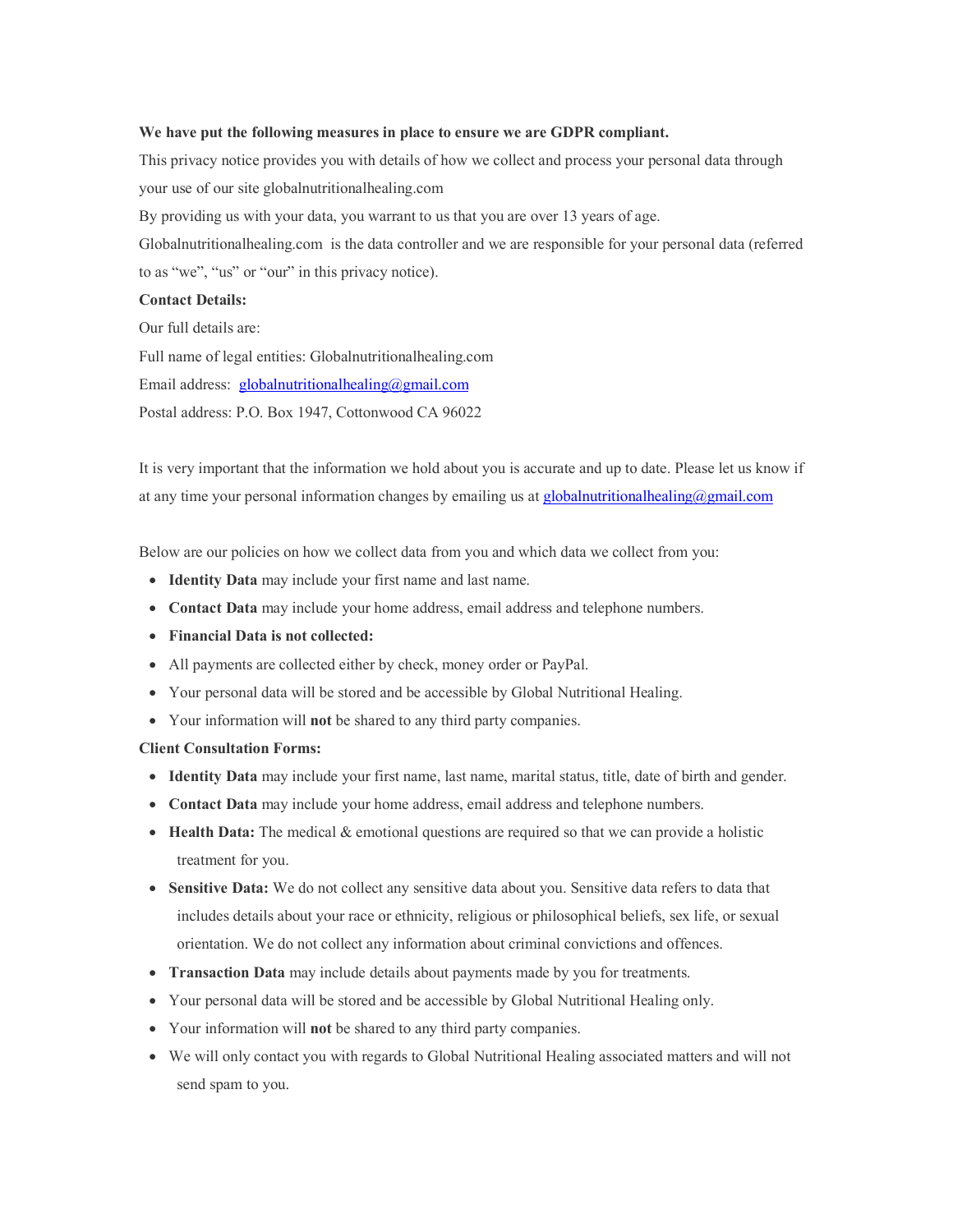# **Data Retention**:

• By law we have to keep basic information about our customers (including Contact, Identity, Financial and Transaction Data) for six years after they cease being customers for tax purposes.

# **Record Keeping:**

- Your certificate training forms are kept on a password protected dropbox.
- Your files are not viewed or accessible by anyone other than Heather Kneale, Joy Feldman and Nikki Moses.

### **We are committed to protecting your privacy.**

This website is operated by Global Nutritional Healing and we are committed to protecting your personal information and will keep any information you provide safely and securely.

### **1. Disclosing Information**

We will not sell, distribute or lease your personal information to third parties unless we have your permission or are required by law to do so.

### **2. Webserver Logs**

For statistical purposes, we will gather certain information automatically and store it in log files. These log files contain standard information collected by web servers, such as client IP addresses, browser type, internet service provider (ISP), operating system, etc. This information is only used internally, and is not distributed or sold to a third party. We use this information, which does not identify individual users, to analyze trends, to administer the website and to gather demographic information about our user base as a whole.

#### **3. Use of Cookies**

A cookie is a small amount of data, which often includes an anonymous unique identifier that is sent to your browser from a website's computer and stored on your computer's hard drive. Each website can send its own cookie to your browser if your browser's preferences allow it, but (to protect your privacy) your browser only permits a web site to access the cookies it has already sent to you, not the cookies sent to you by other sites.

You can find more information about cookies at:

- www.allaboutcookies.org
- www.youronlinechoices.eu
- For a video about cookies visit a look at cookies

Global Nutritional Healing would like to use cookies to store information on your computer, to improve our website. Some of the cookies we use are essential for parts of the site to operate, and have already been set. You may delete and block all cookies from this site, but some parts of the site will not work.

# **Cookie Categories**

- 1. Strictly necessary cookies these cookies enable services you have specifically asked for.
- 2. Performance cookies these cookies collect anonymous information on the pages visited.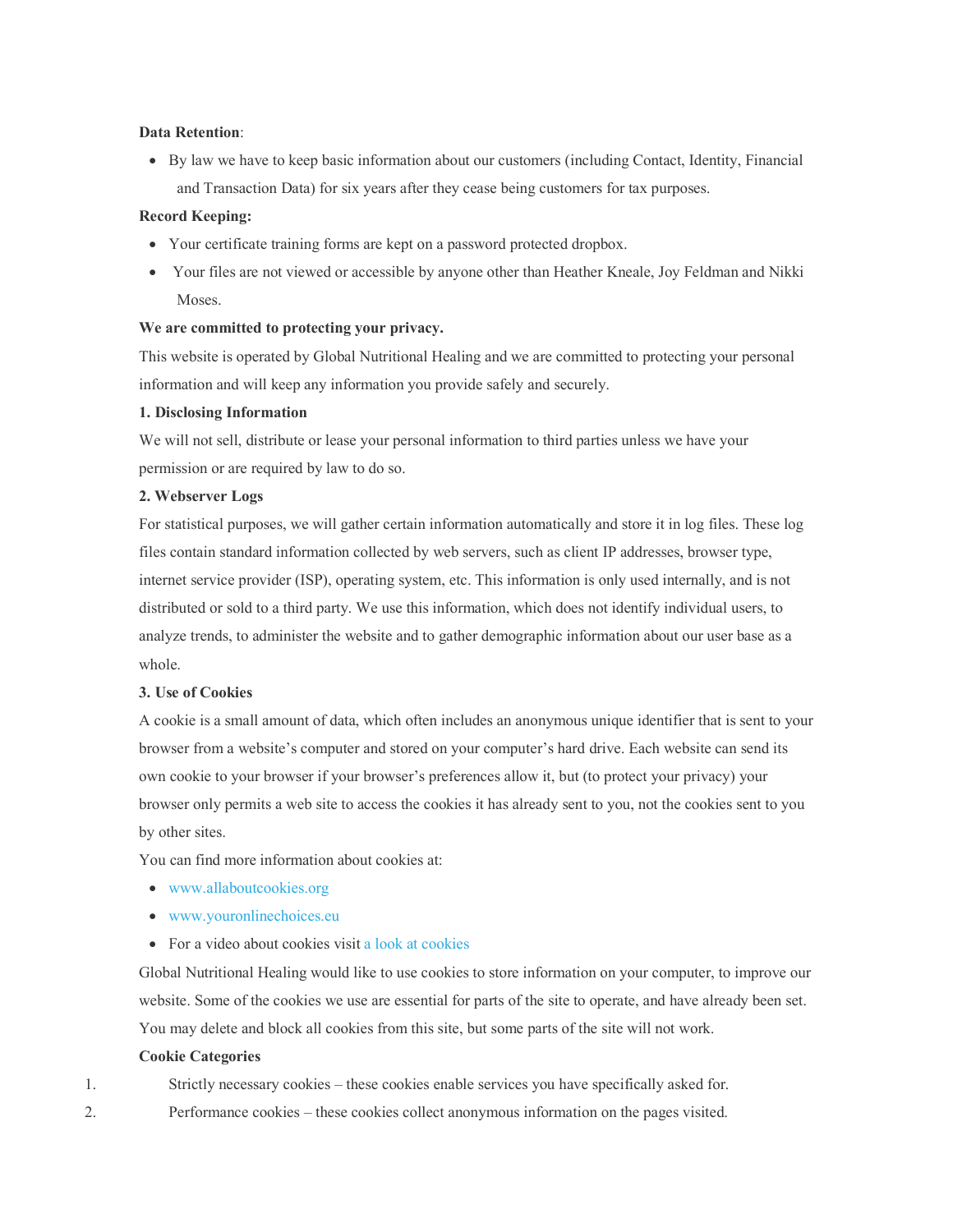3. Functionality cookies – these cookies remember choices you make to improve your experience.

To opt out of being tracked by Google Analytics across all websites

visit http://tools.google.com/dlpage/gaoptout. Most web browsers allow some control of most cookies through the browser settings. To find out more about cookies, including how to see what cookies have been set and how to manage and delete them, visit www.allaboutcookies.org.

#### **4. Your Legal Rights**

Under certain circumstances, you have rights under data protection laws in relation to your personal data. These include the right to:

- Request access, correction and removal to your personal data.
- Object to processing of your personal data.
- Request restriction of processing your personal data.
- Request transfer of your personal data.
- Right to withdraw consent.

You can see more about these rights at:

https://ico.org.uk/for-organisations/guide-to-the-general-data-protection-regulation-gdpr/individual-rights/ If you wish to exercise any of the rights set out above, please email us at

# globalnutritionalhealing@gmail.com.

If you request access to your personal data, there will not be a fee unless the request is excessive.

We try to respond to all legitimate requests within one month.

# **5. Links to Third Party Websites**

When you are using the Website you may move to other websites which are not operated by us ("Third Party Websites"). Third Party Websites may send their own cookies to you and collect or request data and personal information. We do not control Third Party Websites and therefore are not responsible for them. By having a link to Third Party Websites from the Website we do not make any promise or recommendation about the Third Party Websites and we may not have any connection with the people who operate the Third Party Websites. You should always read the privacy policy of Third Party Websites as their policy may be materially different to that of Global Nutritional Healing.

# **6. Changes to the Privacy Policy**

From time to time Global Nutritional Healing may decide or be legally obliged to update this privacy policy. Any changes will be posted on the website. Except as required by law, any modifications of this privacy policy will not affect our treatment of data collected prior to the effective date of the policy change.

You can view the Data Protection Policy & Data Flow here: